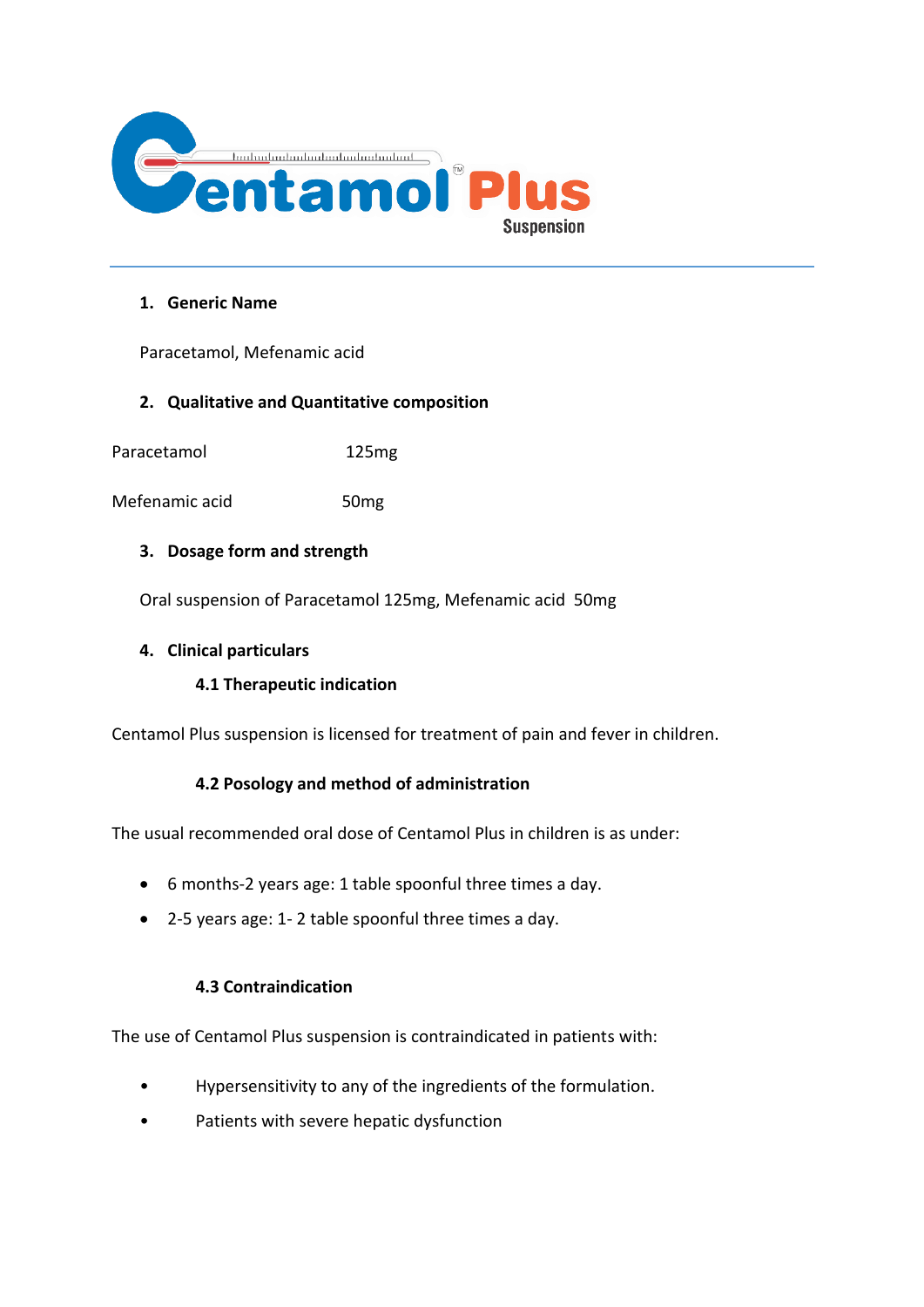## **4.4 Special warnings and precautions for use**

- In case a hypersensitivity reaction occurs which is rare, Centamol Plus suspension should be discontinued.
- Centamol Plus suspension should be used with caution in patients with renal or hepatic dysfunction, diabetes mellitus, hyperthyroidism, cardiovascular problems, epilepsy and closed angle glaucoma.
- Chronic heavy alcohol abusers may be at increased risk of liver toxicity from excessive Paracetamol use, although reports of this event are rare. These reports usually involve cases of severe chronic alcoholics and dosages of Paracetamol that most often exceed recommended doses. Chronic alcoholics should not exceed 2 g/day of Paracetamol.
- To be sold by retail on the prescription of R.M.P only.
- Risk of medication errors and hepatotoxicity: Take care when prescribing and administering Centamol Plus to avoid dosing errors which could result in accidental overdose and death.
- Centamol Plus contains Paracetamol. Paracetamol has been associated with cases of acute liver failure, at times resulting in liver transplant and death. Most of the cases of liver injury are associated with the use of paracetamol at doses that exceed the maximum daily limits, and often involve more than one paracetamol-containing product

# **4.5 Drug interactions**

#### Paracetamol

- Anticoagulant drugs (warfarin) dosage may require reduction if Paracetamol and anticoagulants are taken for a prolonged period of time
- Paracetamol absorption is increased by substances that increase gastric emptying, e.g. metoclopramide
- Paracetamol absorption is decreased by substances that decrease gastric emptying, e.g. propantheline, antidepressants with anticholinergic properties, and narcotic analgesics
- Paracetamol may increase chloramphenicol concentrations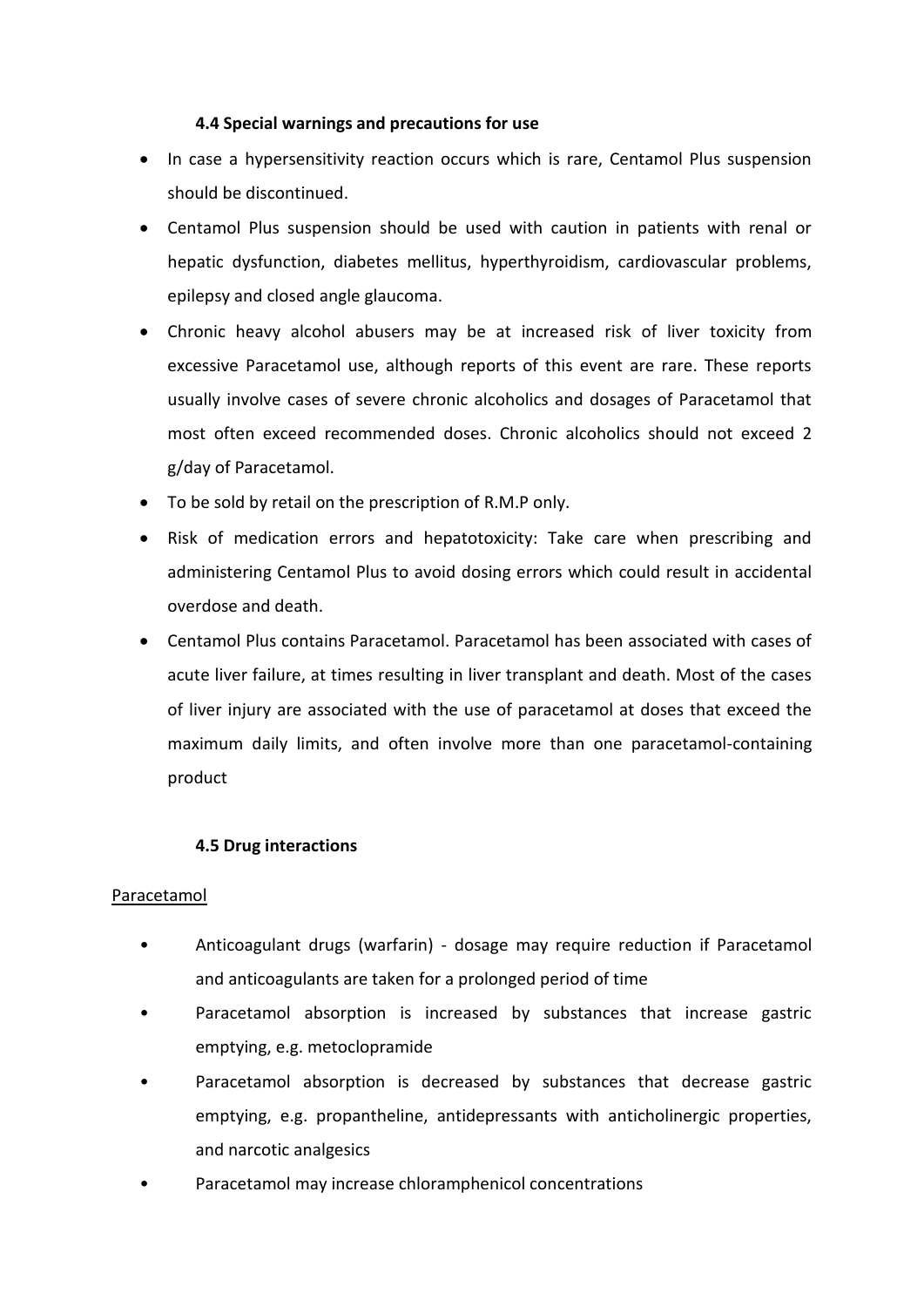- The risk of Paracetamol toxicity may be increased in patients receiving other potentially hepatotoxic drugs or drugs that induce liver microsomal enzymes such as alcohol and anticonvulsant agents
- Paracetamol excretion may be affected and plasma concentrations altered when given with probenecid
- Cholestyramine reduces the absorption of Paracetamol if given within 1 hour.
- Antivirals: Regular use of Paracetamol possibly reduces metabolism of Zidovudine (increased risk of neutropenia).

# Mefenamic acid

- Mefenamic Acid enhances activity of oral anticoagulants but rarely significant.
- Increased cyclosporine, lithium toxicity and convulsions reported with ciprofloxacin.
- Absorption is increased by Magnesium Hydroxide antacids.

## **4.6 Use in special population**

- Paediatric: Centamol Plus suspension is safe in children.
- Geriatric: Elderly population may be at greater risk for the side-effects.
- Liver impairment: Use with caution.
- Renal failure: Use with caution.
- Pregnancy and lactation: Pregnancy: Category A: Paracetamol has been used for over 40 years and available data indicate that Paracetamol in therapeutic doses does not adversely affect the pregnant mother or the fetus. Maternal ingestion of Paracetamol in recommended analgesic doses does not present a risk to the nursing infant. Amounts in milk range from 0.1% to 1.85% of the ingested maternal dose. Accordingly, breast feeding need not be interrupted.

# **4.7 Effects on ability to drive and use machine**

Patients should be cautioned against engaging in activities requiring complete mental alertness, and motor coordination such as operating machinery until their response to Centamol Plus suspension is known.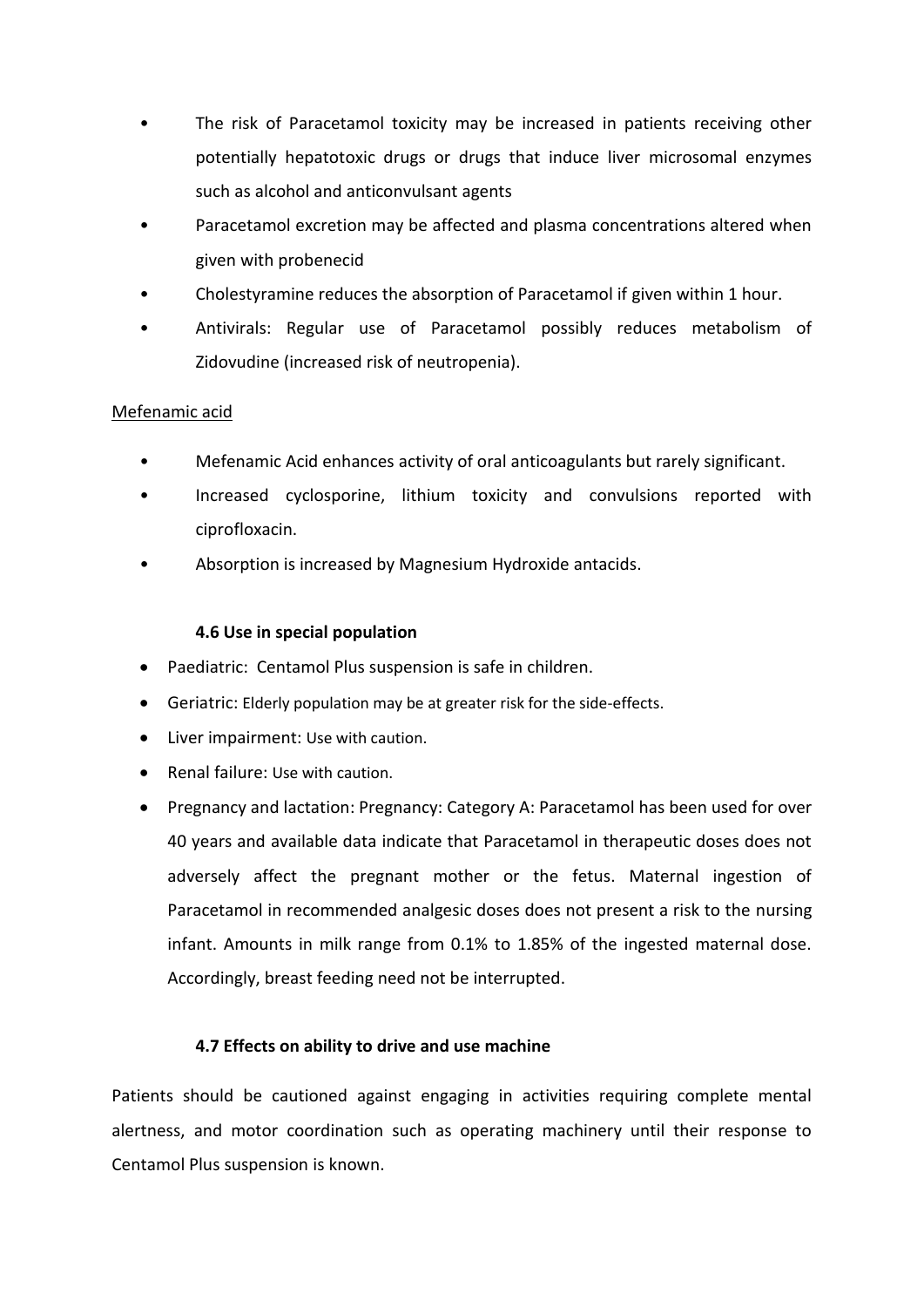#### **4.8 Undesirable effects**

The most commonly reported adverse effects are Thrombocytopenia, Coagulopathy ,Agranulocytosis, Anaemia, Neutropenia, Leukopenia, Tachycardia, Palpitations, Cardiac arrest, Cardio-respiratory arrest , Vertigo, Tinnitus, Hypothyroidism, Periorbital oedema, Eyelid oedema, Eye swelling, Periorbital swelling, Ocular hyperaemia, Vision blurred, Visual impairment, Orbital oedema, Vomiting, Nausea, Diarrhoea, dry mouth, Abdominal pain, Dyspepsia, Abdominal pain upper, Abdominal discomfort, Constipation, Lip swelling, Dysphagia, Gastrointestinal haemorrhage, Gastritis, Fatigue, Acute hepatic failure , Liver injury, Hepatotoxicity, Rash, Urticaria, Pruritus

#### **4.9 Overdose**

There is limited experience of overdose with Centamol Plus suspension. Initiate general symptomatic and supportive measures in all cases of overdosages where necessary.

#### **5. Pharmacological properties**

#### **5.1 Mechanism of action**

#### Paracetamol

Paracetamol act primarily in the CNS, increasing the pain threshold by inhibiting both isoforms of cyclooxygenase, COX-1, COX-2, and COX-3 enzymes involved in prostaglandin (PG) synthesis. The antipyretic properties of acetaminophen are likely due to direct effects on the heat-regulating centres of the hypothalamus resulting in peripheral vasodilation, sweating and hence heat dissipation.

#### Mefenamic acid

Mefenamic acid is non-steroidal anti-inflammatory drug (NSAID) and has anti-inflammatory, analgesic and antipyretic properties. Its anti-inflammatory effect was first established in the UV erythema model of inflammation. Prostaglandins are implicated in a number of disease processes including inflammation, modulation of the pain response, dysmenorrhoea, menorrhagia and pyrexia.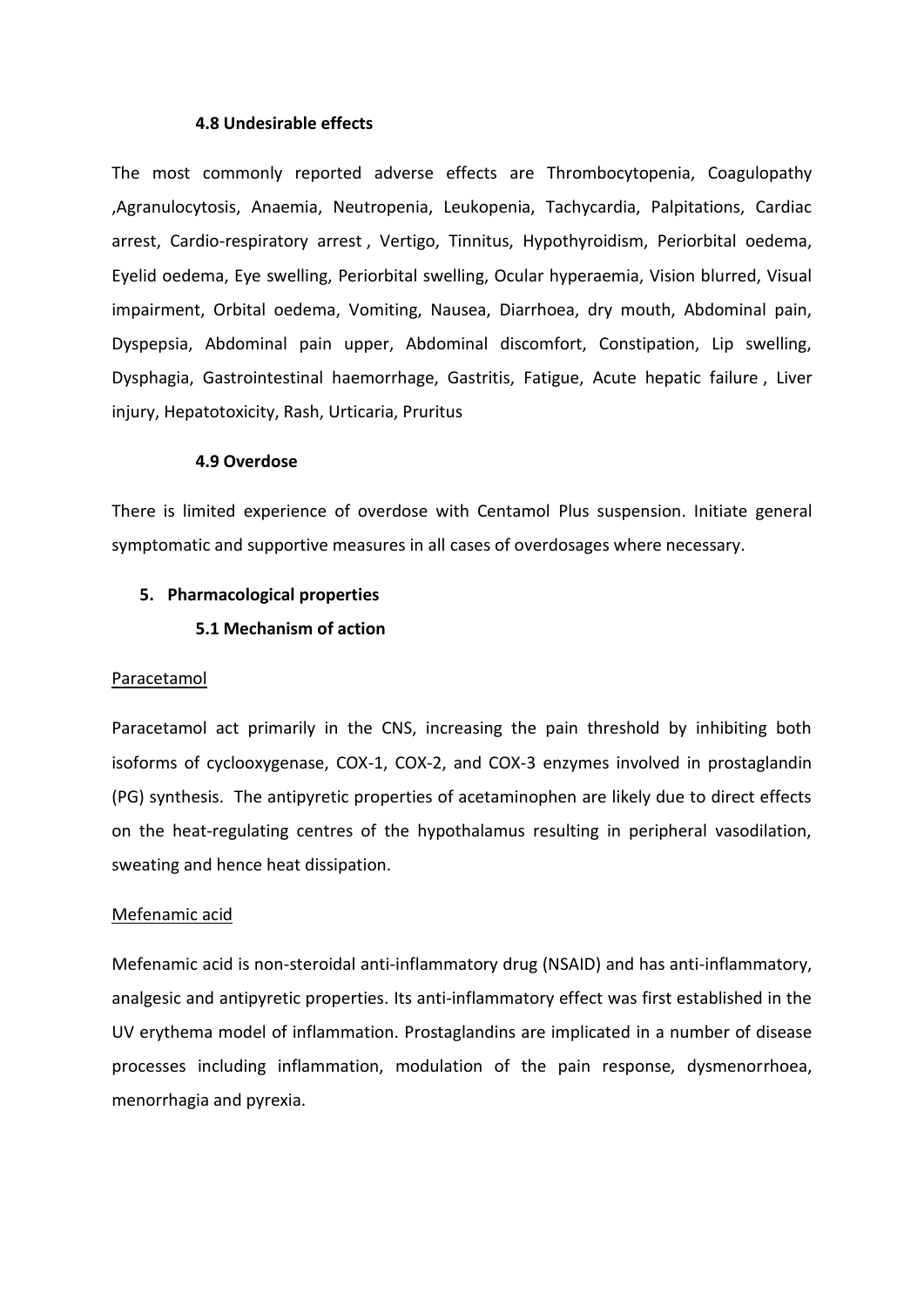In common with most NSAIDs mefenamic acid inhibits the action of prostaglandin synthetase (cyclo-oxygenase). This results in a reduction in the rate of prostaglandin synthesis and reduced prostaglandin levels.

#### **5.2 Pharmacodynamic properties**

Paracetamol is a widely used analgesic and antipyretic drug that is used for the relief of fever, headaches, and other minor aches and pains. It is a major ingredient in numerous cold and flu medications and many prescription analgesics. It is extremely safe in standard doses, but because of its wide availability, deliberate or accidental overdoses are not uncommon. Paracetamol, unlike other common analgesics such as aspirin and ibuprofen, has no anti-inflammatory properties or effects on platelet function, and it is not a member of the class of drugs known as non-steroidal anti-inflammatory drugs or NSAIDs. At therapeutic doses Paracetamol does not irritate the lining of the stomach nor affect blood coagulation, kidney function, or the fetal ductus arteriosus (as NSAIDs can). Like NSAIDs and unlike opioid analgesics, Paracetamol does not cause euphoria or alter mood in any way. Paracetamol and NSAIDs have the benefit of being completely free of problems with addiction, dependence, tolerance and withdrawal. Paracetamol is used on its own or in combination with pseudoephedrine, dextromethorphan, Chlorpheniramine, diphenhydramine, doxylamine, codeine, hydrocodone, or oxycodone.

Mefenamic acid: Pharmacotherapeutic group: Anti-inflammatory and anti- rheumatic products, non-steroids, fenamates.

#### **5.3 Pharmacokinetic properties**

Paracetamol is readily absorbed from the gastrointestinal tract with peak plasma concentrations occurring about 10 to 60 minutes after oral doses. Paracetamol is distributed into most body tissues. It crosses the placenta and is present in breast milk. Plasma-protein binding is negligible at usual therapeutic concentrations but increases with increasing concentrations. The elimination half-life of Paracetamol varies from about 1 to 3 hours. Paracetamol is metabolised mainly in the liver and excreted in the urine mainly as the glucuronide and sulfate conjugates. Less than 5% is excreted as unchanged Paracetamol. A minor hydroxylated metabolite (Nacetyl-p-benzoquinoneimine), is usually produced in very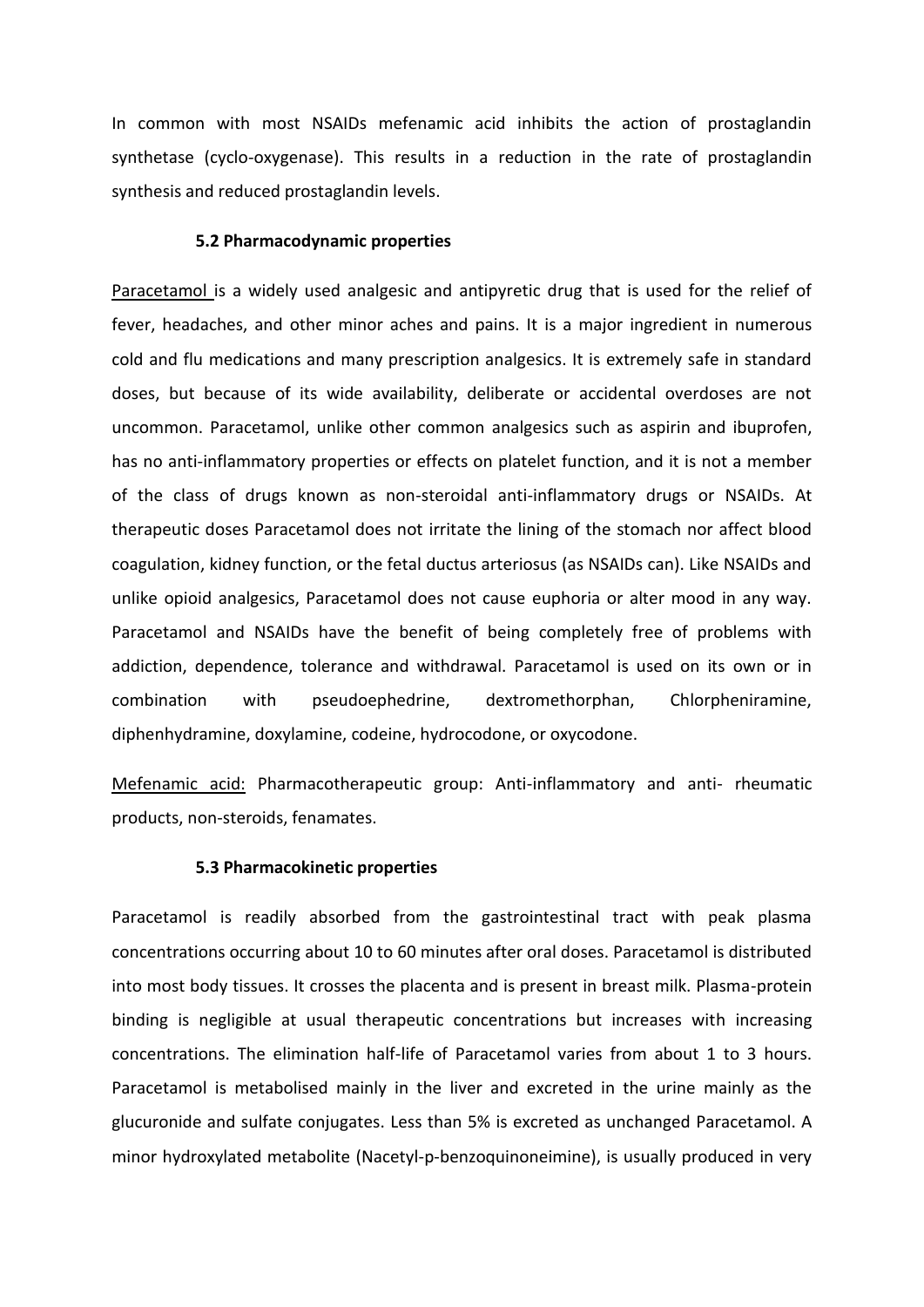small amounts by cytochrome P450 isoenzymes (mainly CYP2E1 and CYP3A4) in the liver and kidney. It is usually detoxified by conjugation with glutathione but may accumulate after Paracetamol over dosage and cause tissue damage.

#### Mefenamic acid

Absorption and Distribution: Mefenamic acid is absorbed from the gastro intestinal tract. Peak levels of 10 mg/l occur two hours after the administration of a 1g oral dose to adults.

Biotransformation: Mefenamic acid is predominantly metabolised by cytochrome P450 enzyme CYP2C9 in the liver, first to a 3 hydroxymethyl derivative (metabolite I) and then a 3-carboxyl derivative (metabolite II). Both metabolites undergo secondary conjugation to form glucuronides.

Therefore, in patients who are known or suspected to be poor CYP2C9 metabolisers based on previous history/experience with other CYP2C9 substrates, mefenamic acid should be administered with caution as they may have abnormally high plasma levels due to reduced metabolic clearance.

Elimination: Fifty two percent of a dose is recovered from the urine, 6% as mefenamic acid, 25% as metabolite I and 21% as metabolite II. Assay of stools over a 3-day period accounted for 10-20 % of the dose chiefly as unconjugated metabolite II.

The plasma levels of unconjugated mefenamic acid decline with a half-life of approximately two hours.

#### **6. Nonclinical properties**

#### **6.1 Animal Toxicology or Pharmacology**

NA.

#### **7. Description**

Paracetamol belongs to Non-Steroidal Anti-inflammatory Drugs (NSAIDs). Its chemical name is N-acetyl-para-aminophenol (APAP) and its structural formula is: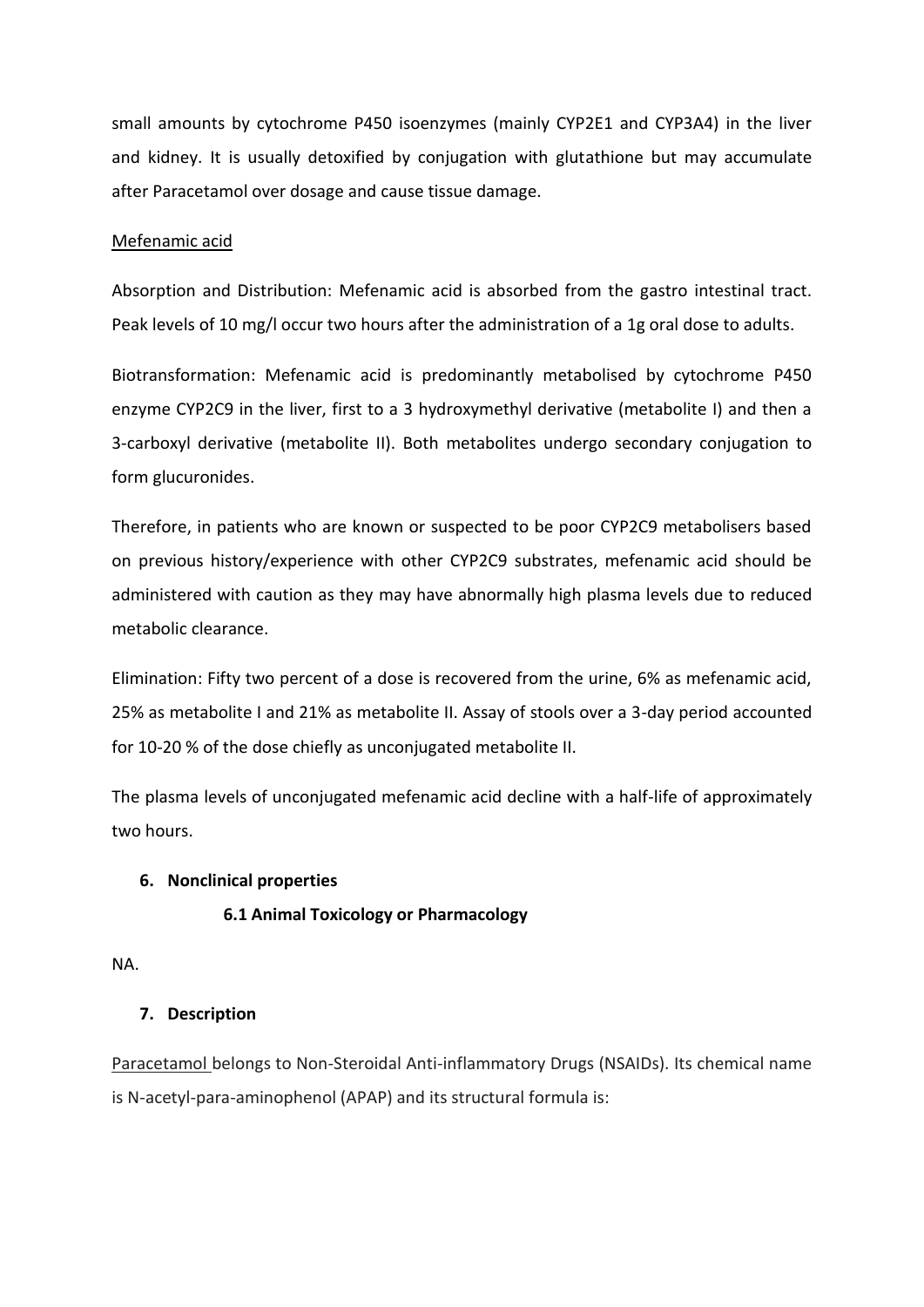

Its empirical formula is  $C_8H_9NO_2$  $C_8H_9NO_2$  $C_8H_9NO_2$  and its molecular weight is 155.19 g/mol.

Mefenamic acid is an anthranilic acid and non-steroidal anti-inflammatory drug (NSAID) with anti-inflammatory, antipyretic and analgesic activities. Its chemical name is N-(2,3 dimethylphenyl)-2-aminobenzoic acid and its structural formula is:



Its empirical formula is  $C_{15}H_{15}NO_2$  and its molecular weight is 241.28 g/mol.

#### **8. Pharmaceutical particulars**

## **8.1 Incompatibilities**

There are no known incompatibilities.

#### **8.2 Shelf-life**

24 months.

# **8.3 Packaging Information**

Centamol Plus suspension is available bottle of 60ml.

# **8.4 Storage and handling instructions**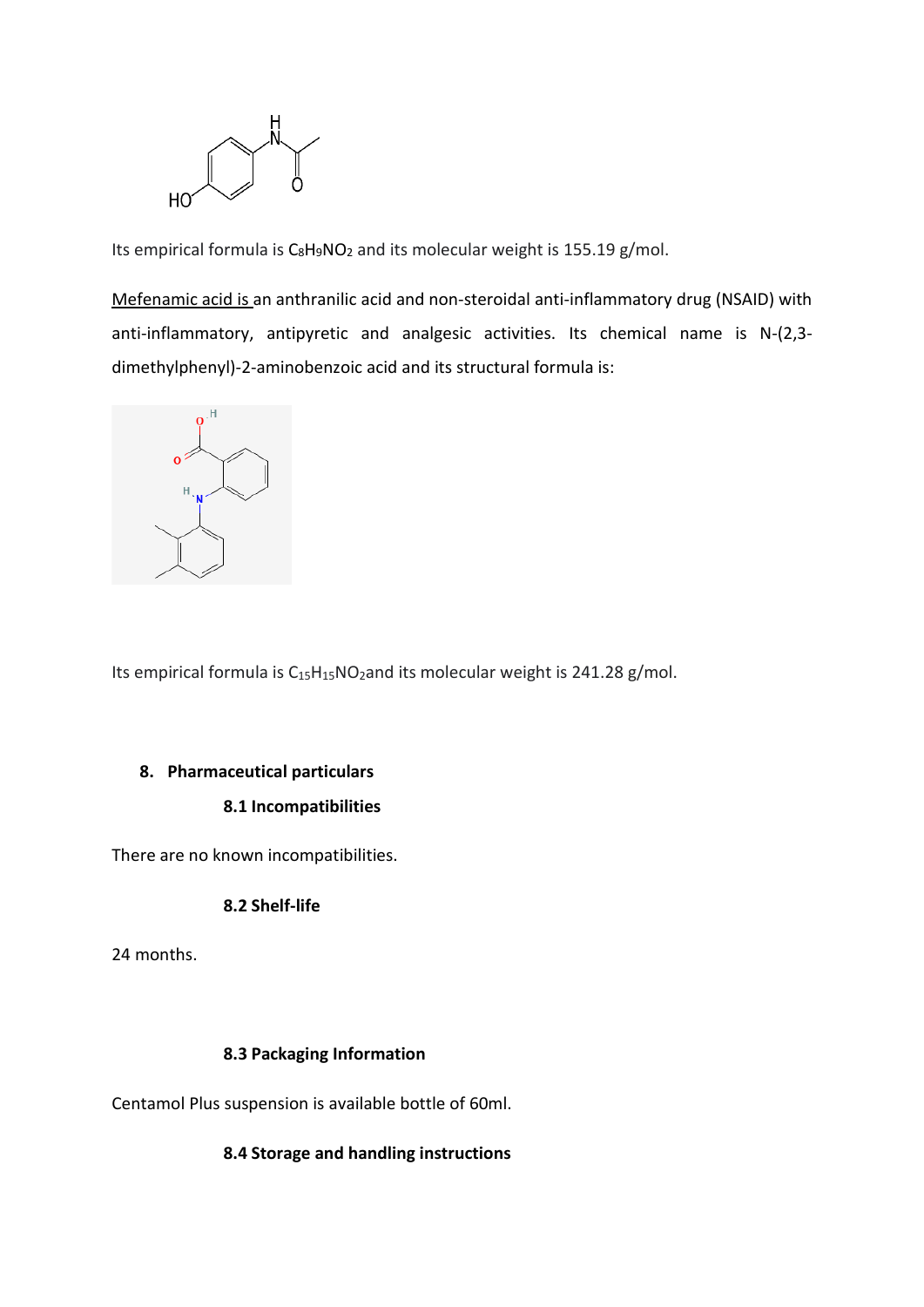Store below 25°C. Protect from light

# **9. Patient Counselling Information**

#### **9.1 Adverse Reactions**

Refer part 4.8

#### **9.2 Drug Interactions**

### Refer part 4.5

**9.3 Dosage**

## Refer part 4.2

**9.4 Storage**

Refer part 8.4

**9.5 Risk Factors**

Refer part 4.4

#### **9.6 Self-monitoring information**

#### NA

# **9.7 Information on when to contact a health care provider or seek emergency help**

Patient is advised to be alert for the emergence or worsening of the adverse reactions and contact the prescribing physician.

## **9.8 Contraindications**

Refer part 4.3

## 10. **Manufactured by**

# CENTAUR PHARMACEUTICALS PVT. LTD.

## **11. Details of permission or license number with date**